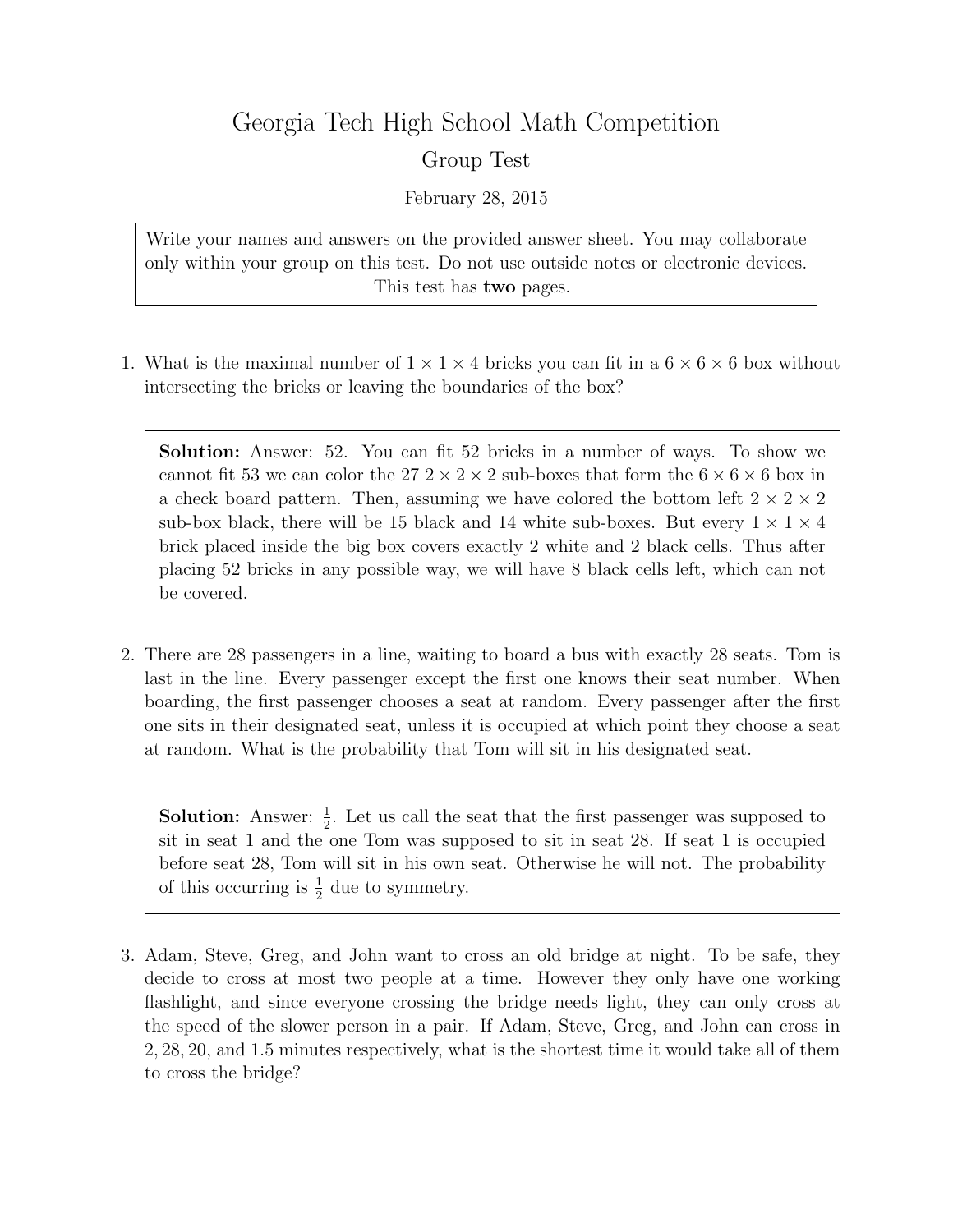Solution: Answer: 35.5. The way to do this is the following: First Adam and John cross which takes them 2 minutes, then John goes back with the flashlight, adding another 1.5 minutes, then Steve and Greg cross for 28 minutes and give the flashlight to Adam who goes back for 2 minutes and finally Adam and John cross again for another 2 minutes giving a total of 35.5.

4. 28 pirates found a chest with 2015 gold coins in it. The pirates agreed on the following method of dividing the fortune:

The most senior pirate suggests a distribution of the coins. Then they vote and if at least 50% of them agree that the distribution is fair, the gold is divided as proposed. Otherwise, the pirate who suggested the distribution of the coins is fed to the sharks and a new distribution is proposed by the second most senior pirate, etc.

Assume that all pirates are perfectly logical, and would abide by the following principles in order of importance:

- 1. They want to survive;
- 2. they want to get as much gold as possible;
- 3. if neither of the two principles above are violated, they would rather feed their fellow pirates to the sharks.

Assuming each pirate can only receive a whole number of coins and that no two pirates are of the same seniority, what will be the distribution of the coins?

**Solution:** Answer: If we number the pirates  $1, 2, \ldots, 28$  in order of seniority, pirate 1 will receive 2002 coins and pirates 3, 5, 7, 9, 11, 13, 15, 17, 19, 21, 23, 25, 27 will receive one coin each. We will prove the following statement by induction: pirates  $3, 5, 7, \ldots$ receive one coin each and pirate 1 will get everything else. Indeed, if there is only one pirate he gets everything. If there are two pirates, 1 gets everything again (as he will vote for that distribution ensuring 50% of the votes). Assume the statement is true for some n. Now for  $n + 1$ , the most senior pirate knows that if his distribution is rejected, by the induction hypothesis, pirates  $3, 5, \ldots$  will receive nothing. Thus giving one coin to each of them will win their vote and ensure his distribution is accepted. This ends the induction.

5. On the day of the competition, unexpectedly, snow started falling over Atlanta some time before noon, at a constant rate. Georgia Tech sent out a snow plow at noon to clean the campus. The snow plow removes snow at constant rate. If 2 miles of roads were cleared by 2PM and 4 miles of roads were cleared by 5PM, at what time did the snow start falling?